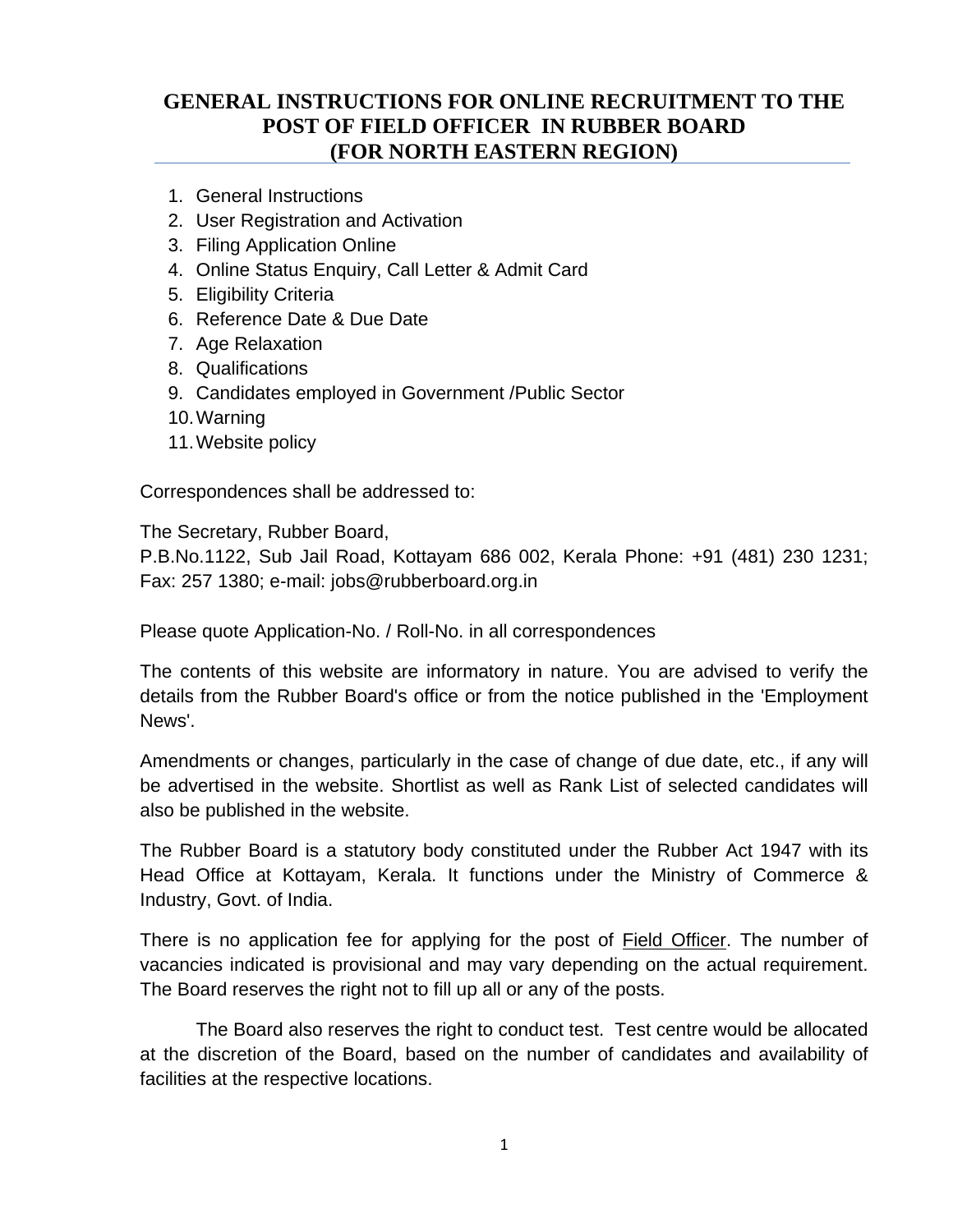The post carries Dearness Allowance and other benefits as applicable to Central Government employees. Govt. of India introduced a New Defined Contribution Pension Scheme replacing the existing System of Defined Benefit Pension System. The Scheme came into operation w.e.f. 01.01.2004 and is applicable to all new entrants to Central Government service except to Armed Forces joining Govt. service on or after that date.

#### 1. **General Instructions**

**Candidates can submit applications through ONLINE mode only. Applications which are submitted not in accordance with the instructions given herein as well as received from candidates through any other mode would be summarily rejected.**

Applicants are responsible to ensure **correctness** of the personal information as well as secrecy of the password.

- Read the notification **thoroughly** before filling the application form.
- Ensure that the candidate falls within the **age limit** or the relaxed limit, if eligible for such relaxation.
- Ensure that the applicant possess the required.

Keep the details such as Post-Code, Application No. and Roll No. handy for further communication with the Board.

#### 2. **User Registration and Activation**

Before applying for any post, candidates should **register** through the '**Recruitments**' link provided in the official website link of the Board **[www.rubberboard.org.in](http://www.rubberboard.org.in/)**. A valid mobile number, e-mail-ID (address) and a secure password have to be provided by the candidate as user-name and password during the registration process. In the registration process the applicant is verified through his mobile number with an OTP. After registration, the candidate shall login with their login ID and password to apply for the post advertised.

'Forgot Password' option is provided in the login page to help recover the password, in case of users already registered.

### **3. Filing Application Online**

Name of the candidate in the application should be as in the 10th standard certificate. Otherwise Gazette notification for change of name should be produced for verification along with other certificates when sought for.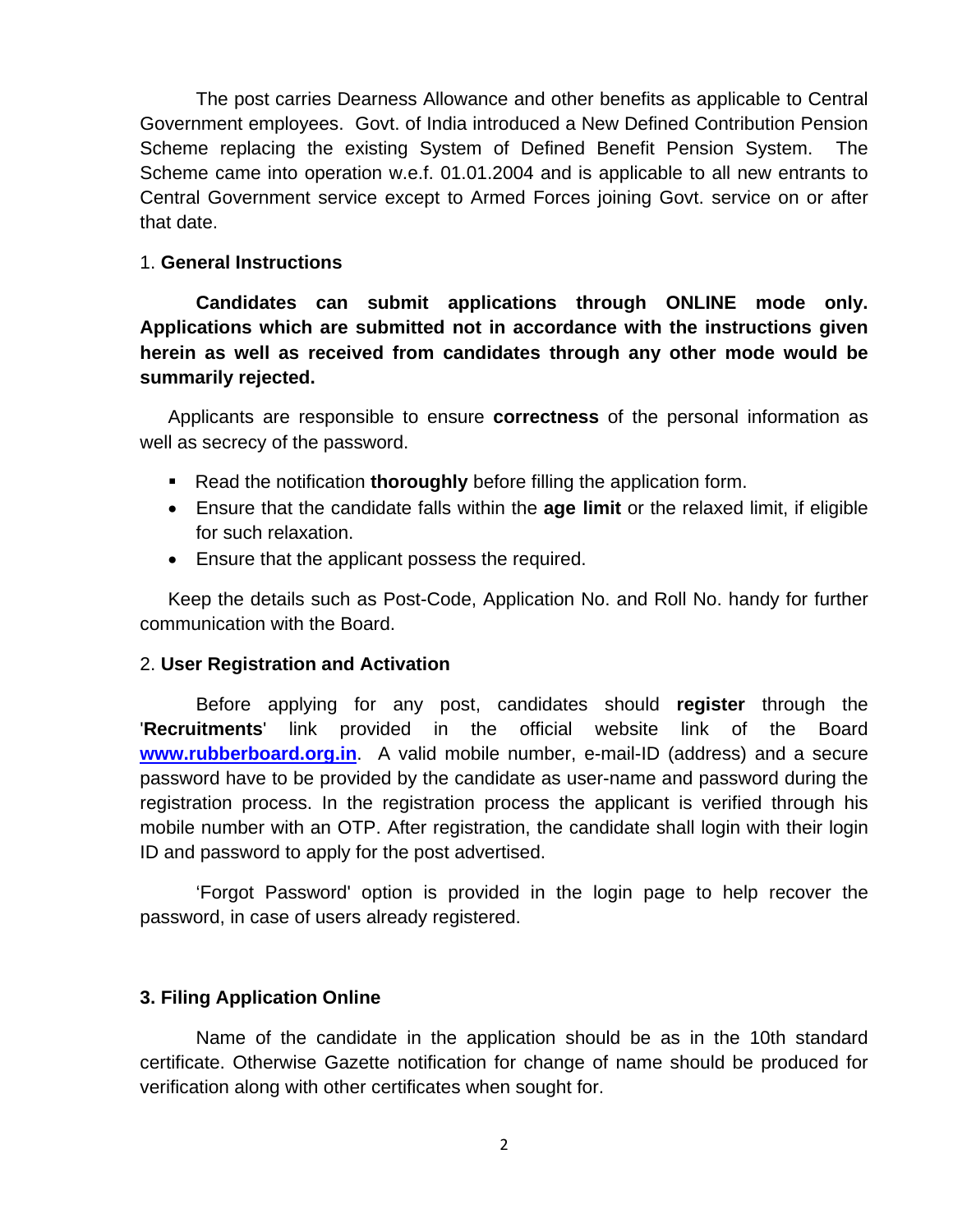A **recent photograph** of the applicant (passport size in colour or black & white) in formal dress taken against a lighter background, clearly showing the face and eyes and up to the shoulder shall be uploaded. Scanned image of the **specimen signature** of the applicant put on a good quality white paper using blue or black ink shall also be uploaded to appear horizontally at the centre of the box.

Specimen copy of the **photograph** of size 4.5 cm(height) x 3.5 cm (width) and **signature** of 2.5 cm(h) x 3.5 cm (w) may be scanned and uploaded. The file size should be 275KB or less. Any image editor software may be used to adjust the size of images.

(Tips: Search for and use any **free online image resizer'** to resize photo/signature)

Applicants can fill-up the application after login with ID and password, Upload ID proof(copy of Voters ID/ PAN card/ Driving license/ Passport) in JPG/JPEG/PNG format with file size 500KB or below, upload date of birth proof in JPG/JPEG/PNG format with file size 500 KB or below, upload copy of essential certificates in PDF format with file size 500KB or below, upload copies of category certificates in JPG/JPEG/PNG format with file size 500 KB or below, experience certificates in PDF format with file size 500 KB or below and upload copy of NOC in JPG/JPEG/PNG format with file size 500KB or below and finally submit the application with the '**SUBMIT**' button. Uploaded certificates modification is not allowed after each stage. Further changes are not allowed after final submission.

(Tips: Make scanned copies of photo, signature and uploading certificates in the correct format and size advance as mentioned above before filling the application)

Applicant may view the status of the application or print it using the 'My Applications' link. After final submission, make a print out of the submitted application, duly signed in it and kept ready. The signed application and original certificates are to be produced when called for verification from the short list prepared after written examination.

(Tips: While submitting the applications, the system will cross check the age, relaxation if permitted, category of the applicant, essential qualifications, etc. In case there is a mismatch, a warning will be displayed and that application cannot be submitted. In such case, applicant may verify the details entered with respect to that given in the notification.)

### **4. Online Status Enquiry, Call Letter & Admit Card**

The Board will try to allot the nearest centre wherever possible considering the sector, availability of test centre, and the number of candidates. Request for change of test centre will not be entertained after allocation.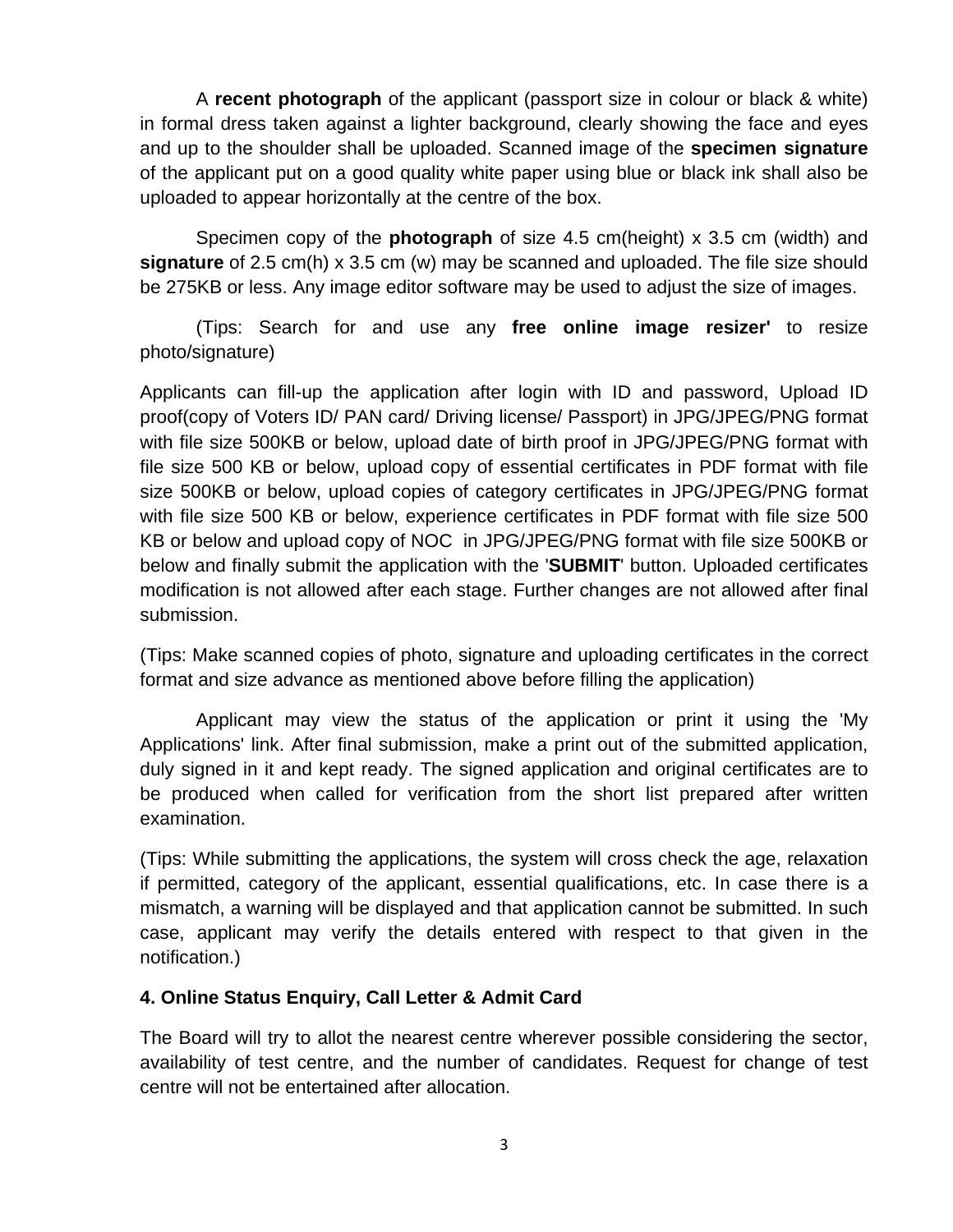Call Letter/ Admit Card for written test can be downloaded once the short listing of candidates and scheduling are complete. Call letter/ Admit Card download intimation will be acknowledged through SMS and through the site. Candidates may frequently visit the site and check status of their application using their login ID and password.

After logged in, the **'My Applications**' link from the left side menu may be clicked to know the (i) Status of the application (ii) Roll-Number allotted (iii) Date & Time and Centre allotted for written test (iv) and the Reasons, in case the application was rejected. Applicants may **download and print** the Call Letter/ Admit Card using this menu.

Candidates shall affix their original photograph, same as uploaded in the site, to the area provided in **Admit Card** generated.

#### **5. Eligibility Criteria**

A person who is a citizen of India, satisfying the requirements of age, category and qualifications prescribed and having good conduct is eligible to apply.

Candidates belonging to Other Backward Classes (OBC) coming under the 'Non-Creamy Layer' category are entitled for age-relaxation/ reservation applicable as per rules. They should indicate their category as OBC-NCL. Other OBC applicants may record their category as OBC-CL (Creamy Layer) and will be treated as general category.

All candidates claiming age-relaxation/ reservation should produce relevant certificates in the format as prescribed by the Govt. of India and issued by the Competent Authority.

The benefit of reservation under EWS can be availed upon production of an income and asset certificate issued by a competent authority.

#### **6. Reference Date & Due Date**

Age will be calculated as on the Reference Date given in the advertisement. **Due date and time for closing of online submission is given in the advertisement**. Applicants are required to submit the applications duly completed in all respects well before the due date & time fixed, after which the link will be disabled.

### **7. Age Relaxation**

Age shown in the advertisement is the **upper age limit** prescribed for the post.

Relaxation in upper age limit is allowed for the candidates as per rules of the Government of India (5 years in the case of SC/ST candidates and 3 years in the case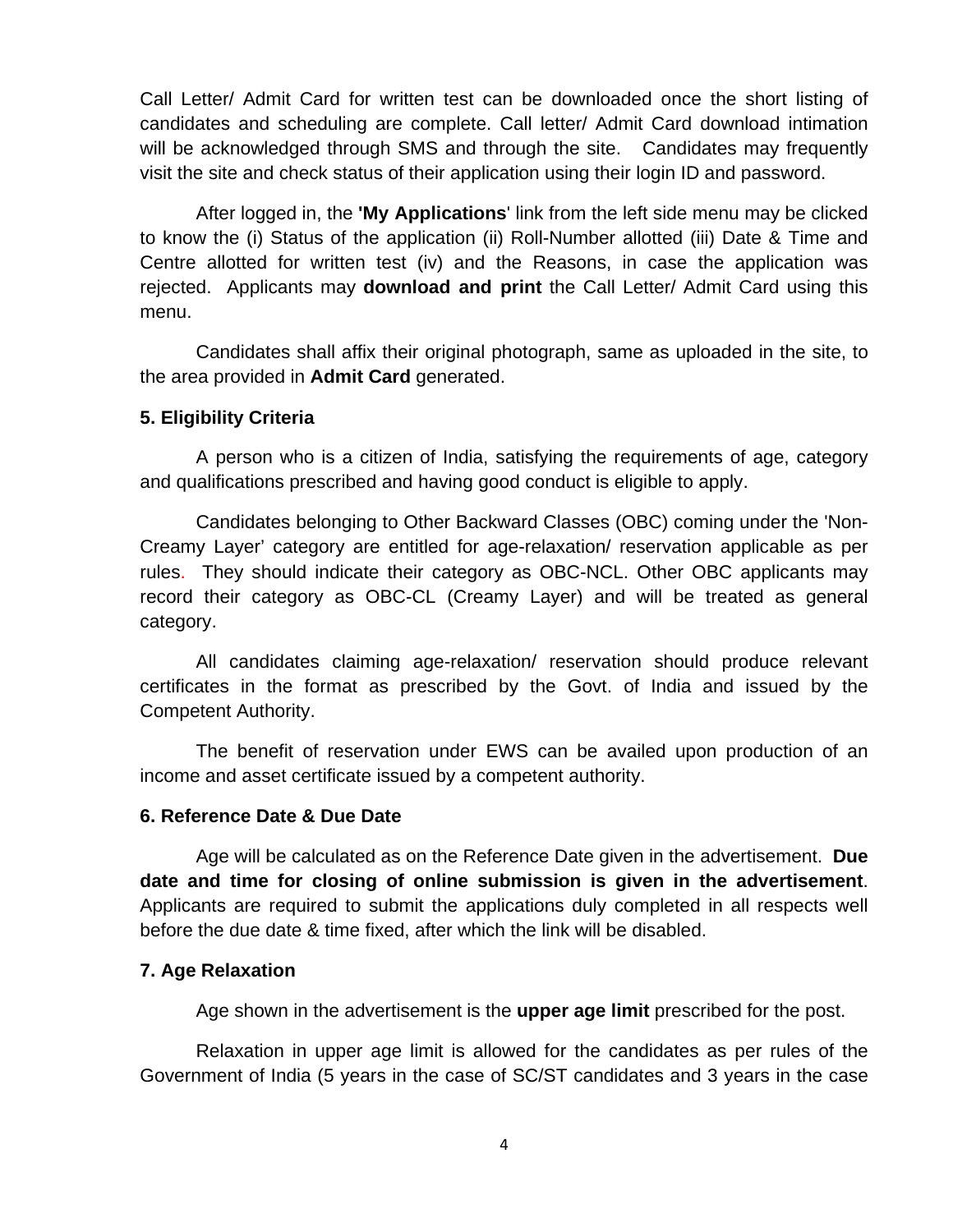of OBC candidates belonging to Non-Creamy Layer; five year for Central Government / Rubber Board employees).

# **8. Qualifications**

Candidates shall possess the prescribed academic qualifications as on the reference date.

# **9. Candidates employed in Government/Public Sector**

Those employed in departments, autonomous bodies, public sector undertakings, body corporate, societies, universities set up under the Government of India / State Governments / Union Territories shall furnish a 'No Objection Certificate' NOC from the current employer along with the application.

# **10. Warning**

Candidates who are found guilty of the following items of misconduct shall be liable for disqualification, for being considered for a particular post or department from applying to Rubber Board either permanently or for any period OR the invalidation of their answer scripts or products in a written/practical test OR the initiating of criminal or other proceedings against them OR their removal or dismissal from office OR imposing of any other disciplinary action against them if they have been appointed OR any one or more of the above.

- (i) Submitting applications with false information such as bogus address, name, uploading of image other than that of the applicant etc. Making of any false statement in the application form or any document produced in connection with selection or suppression of any material fact relevant to the selection from Rubber Board.
- (ii) Production of any false or tampered document before Rubber Board or the tampering with any document produced before Rubber Board in connection with a selection after their production.
- [iii] Any improper behaviour in connection with any examination held by Rubber Board. Tampering with any answer book in an examination conducted by Rubber Board or writing, anything in such answer book in any manner which in the opinion of the Board would lead to the identification of the candidate against the instructions contained in the answer book.
- (iv) Any attempt to prefer any false complaint before Rubber Board about a rival candidate in a selection.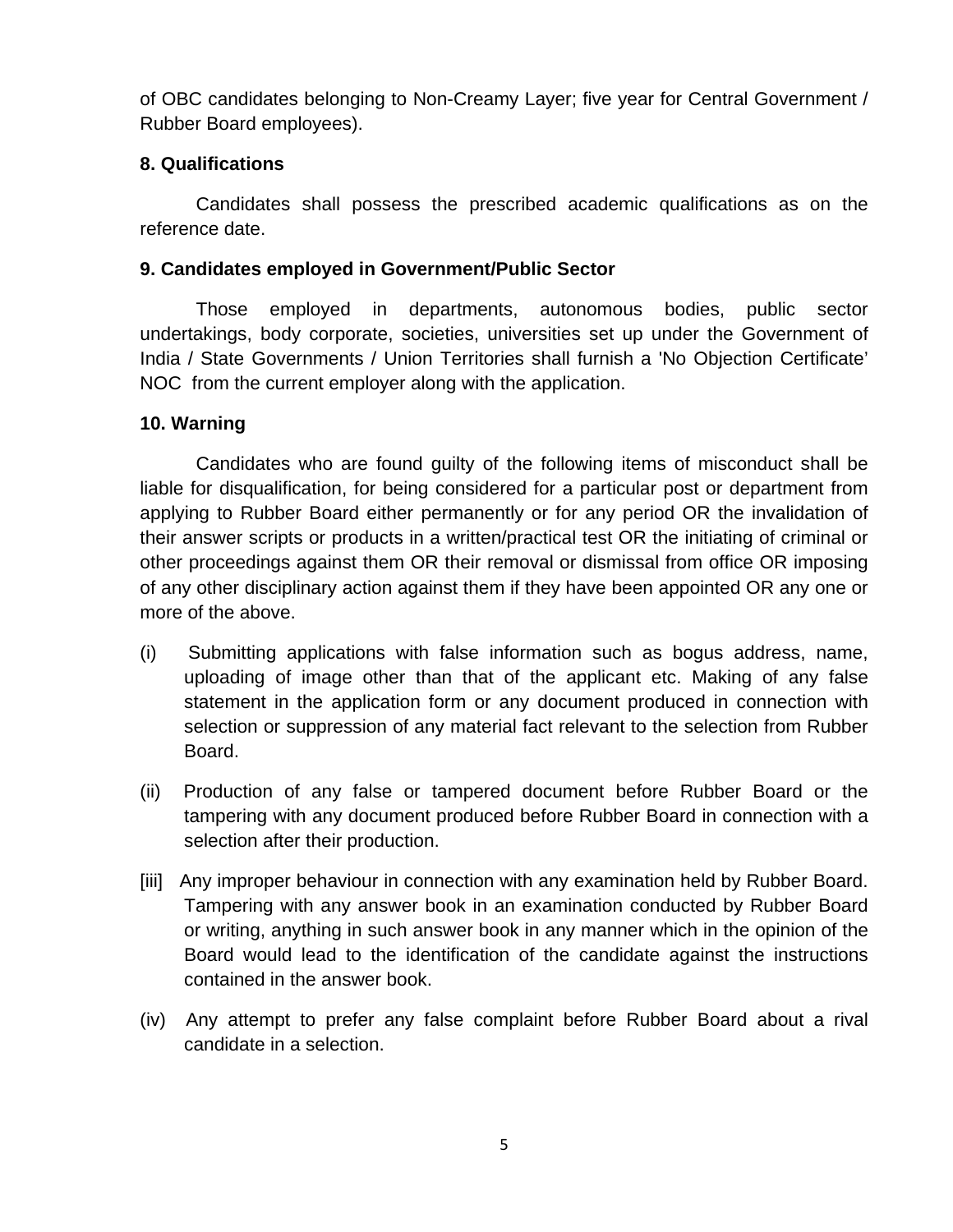- (v) Making any false allegation against the Chairman or any other Member of the Selection Board or any Expert or Examiner who assist Rubber Board or any official of Rubber Board in connection with a selection.
- (vi) Any attempt by or on behalf of candidates applying for selection by Rubber Board to influence the Chairman or any Member of the Selection Board or the Experts or Examiners who assist Rubber Board OR to canvass support of their selection. Any attempt to influence the staff of the Office of Rubber Board to do any undue favour to them OR to divulge any information which is to be kept secret until it is officially released under the Orders of Rubber Board.
- (vii) Any other conduct which in the opinion of Rubber Board is likely to affect the fair selection of candidates by the Board.

### **11. Website Policy**

#### 1. Terms and Conditions

This website is hosted by the Rubber Board, under the Ministry of Commerce & Industry, Government of India. These terms and conditions shall be governed by and construed in accordance with the Indian Laws. Any dispute arising under these terms and conditions shall be subject to the jurisdiction of the courts of India.

#### 2. Privacy Policy

The Board does not collect personal information for any purpose other than to respond to the applicants. If the applicants choose to provide the Board with personal information like filling out a 'Feedback' form with an e-mail address or postal address, and submitting it to the Board through the website, that information is used to respond to messages, and to help them get the information they have requested. This website never collects information or creates individual profiles for commercial marketing.

### 3. Hyperlinking Policy

We do not permit our pages to be loaded into frames on your site. Our website's pages must load into a newly opened browser window of the user. We do not object to you linking directly to the information that is hosted on our site and no prior permission is required for the same. However, we would like you to inform us about any links provided to our site so that you can be informed of any changes or updations therein.

#### 4. Copyright Policy

Contents of this website may not be reproduced partially or fully, without prior written permission from Rubber Board. If referred to as a part of another website, the